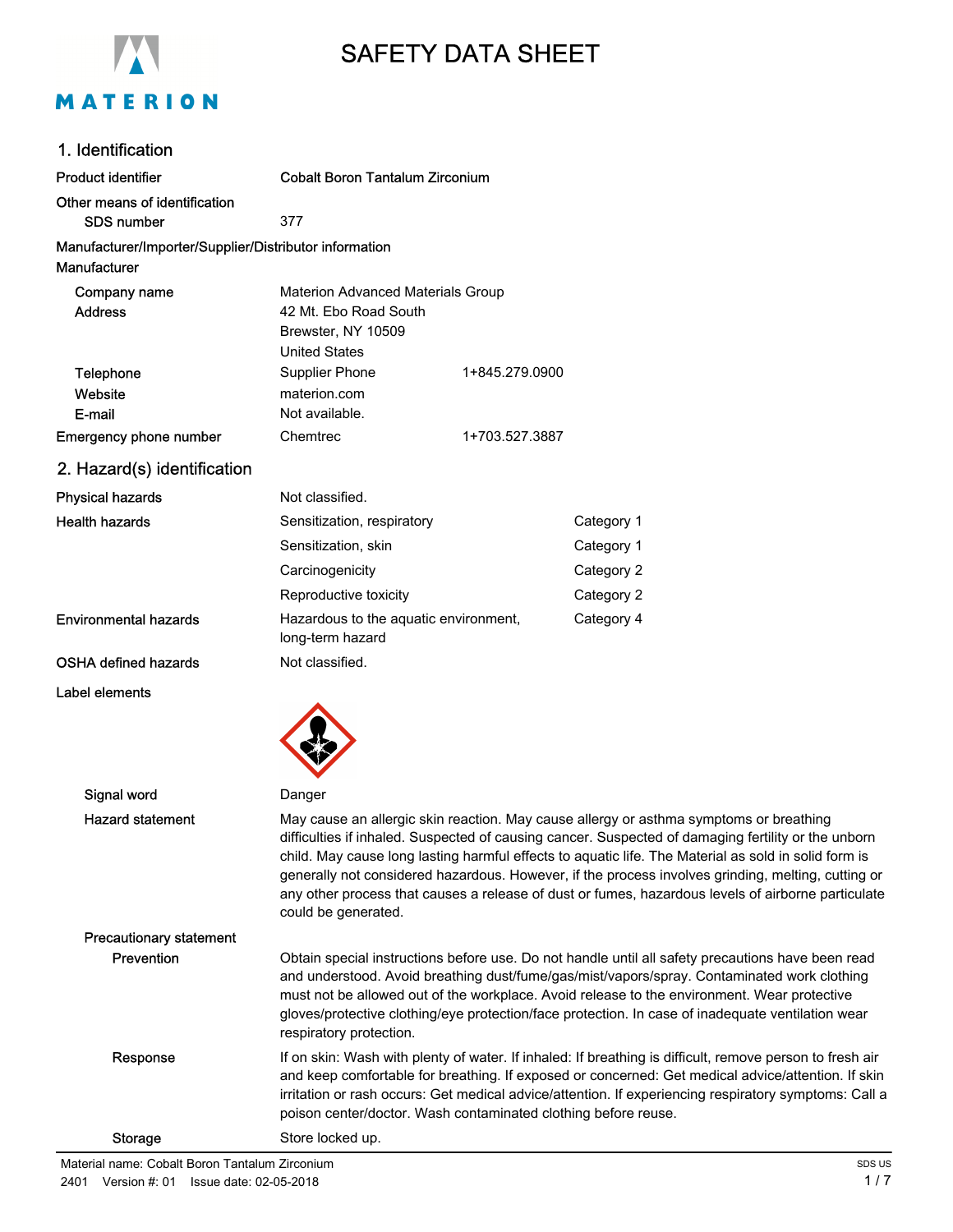| <b>Disposal</b>          |  |
|--------------------------|--|
| Hazard(s) not otherwise  |  |
| classified (HNOC)        |  |
| Supplemental information |  |

Dispose of contents/container in accordance with local/regional/national/international regulations. None known.

Supplemental information 100% of the mixture consists of component(s) of unknown acute oral toxicity. 100% of the mixture consists of component(s) of unknown acute dermal toxicity. 100% of the mixture consists of component(s) of unknown acute hazards to the aquatic environment. 45% of the mixture consists of component(s) of unknown long-term hazards to the aquatic environment.

#### 3. Composition/information on ingredients

#### Mixtures

| Chemical name    | Common name and synonyms | CAS number | %          |
|------------------|--------------------------|------------|------------|
| Cobalt           |                          | 7440-48-4  | 75 - 92    |
| Tantalum         |                          | 7440-25-7  | 1 - 20     |
| <b>Zirconium</b> |                          | 7440-67-7  | $15 - 1$   |
| <b>Boron</b>     | Boron                    | 7440-42-8  | $0.1 - 10$ |

\*Designates that a specific chemical identity and/or percentage of composition has been withheld as a trade secret.

#### 4. First-aid measures

| Inhalation                                                                   | If breathing is difficult, remove to fresh air and keep at rest in a position comfortable for breathing.<br>Oxygen or artificial respiration if needed. Do not use mouth-to-mouth method if victim inhaled the<br>substance. Induce artificial respiration with the aid of a pocket mask equipped with a one-way<br>valve or other proper respiratory medical device. If experiencing respiratory symptoms: Call a<br>POISON CENTER or doctor/physician. |
|------------------------------------------------------------------------------|----------------------------------------------------------------------------------------------------------------------------------------------------------------------------------------------------------------------------------------------------------------------------------------------------------------------------------------------------------------------------------------------------------------------------------------------------------|
| Skin contact                                                                 | Remove contaminated clothing immediately and wash skin with soap and water. In case of<br>eczema or other skin disorders: Seek medical attention and take along these instructions.                                                                                                                                                                                                                                                                      |
| Eye contact                                                                  | Rinse with water. Get medical attention if irritation develops and persists.                                                                                                                                                                                                                                                                                                                                                                             |
| Ingestion                                                                    | Rinse mouth. Get medical attention if symptoms occur.                                                                                                                                                                                                                                                                                                                                                                                                    |
| Most important<br>symptoms/effects, acute and<br>delayed                     | Coughing. Difficulty in breathing. May cause an allergic skin reaction. Dermatitis. Rash.                                                                                                                                                                                                                                                                                                                                                                |
| Indication of immediate medical<br>attention and special treatment<br>needed | Provide general supportive measures and treat symptomatically. Keep victim under observation.<br>Symptoms may be delayed.                                                                                                                                                                                                                                                                                                                                |
| <b>General information</b>                                                   | IF exposed or concerned: Get medical advice/attention. If you feel unwell, seek medical advice<br>(show the label where possible). Ensure that medical personnel are aware of the material(s)<br>involved, and take precautions to protect themselves. Show this safety data sheet to the doctor in<br>attendance. Wash contaminated clothing before reuse.                                                                                              |
| 5. Fire-fighting measures                                                    |                                                                                                                                                                                                                                                                                                                                                                                                                                                          |
| Suitable extinguishing media                                                 | Dry powder. Dry sand.                                                                                                                                                                                                                                                                                                                                                                                                                                    |
| Unsuitable extinguishing media                                               | Do not use water jet as an extinguisher, as this will spread the fire. Carbon dioxide (CO2).                                                                                                                                                                                                                                                                                                                                                             |
| Specific hazards arising from<br>the chemical                                | During fire, gases hazardous to health may be formed.                                                                                                                                                                                                                                                                                                                                                                                                    |
| Special protective equipment<br>and precautions for firefighters             | Self-contained breathing apparatus and full protective clothing must be worn in case of fire.                                                                                                                                                                                                                                                                                                                                                            |
| Fire fighting<br>equipment/instructions                                      | Move containers from fire area if you can do so without risk.                                                                                                                                                                                                                                                                                                                                                                                            |
| Specific methods                                                             | Use standard firefighting procedures and consider the hazards of other involved materials.                                                                                                                                                                                                                                                                                                                                                               |
| General fire hazards                                                         | No unusual fire or explosion hazards noted.                                                                                                                                                                                                                                                                                                                                                                                                              |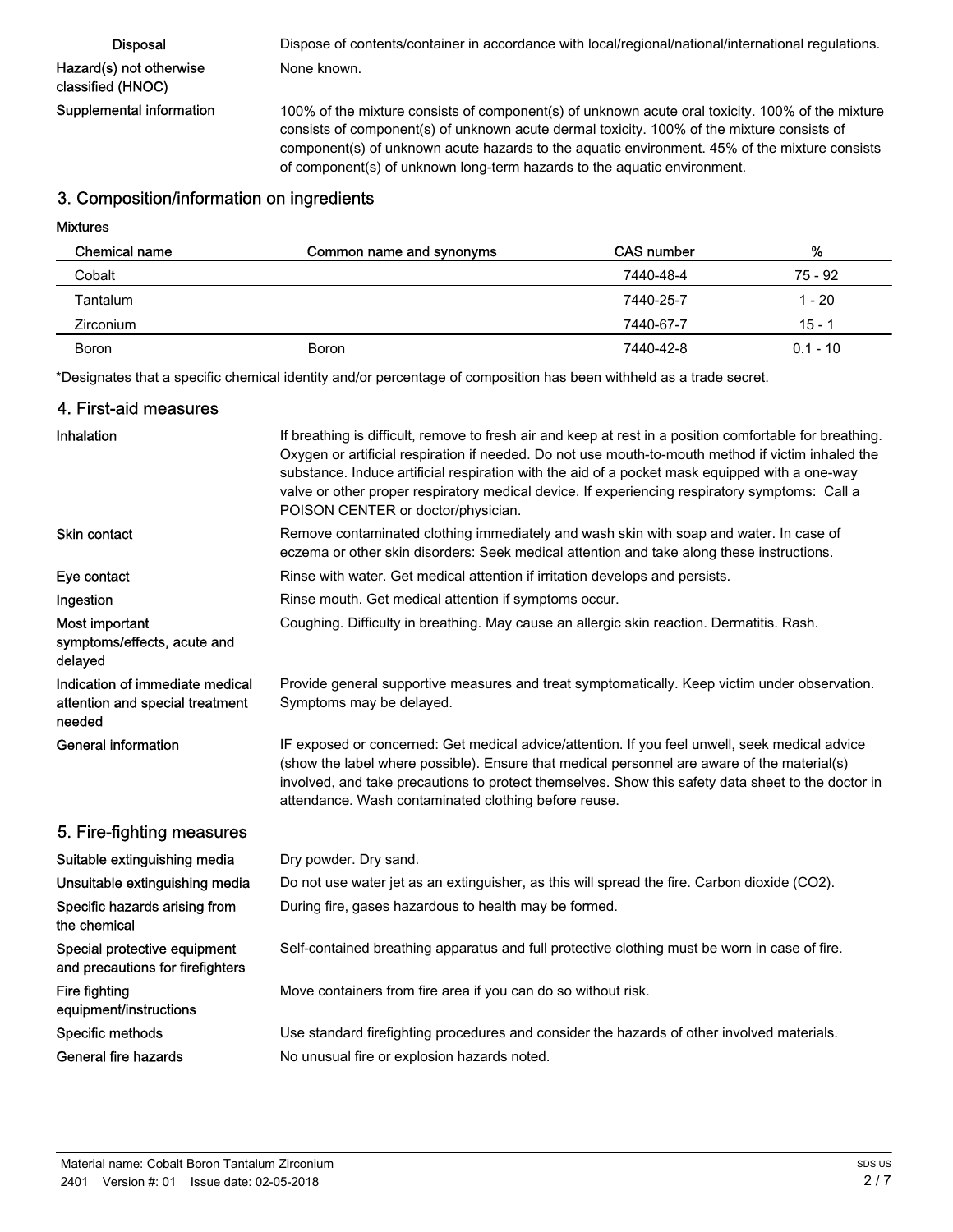### 6. Accidental release measures

| Personal precautions, protective<br>equipment and emergency<br>procedures | Keep unnecessary personnel away. Keep people away from and upwind of spill/leak. Wear<br>appropriate protective equipment and clothing during clean-up. Do not touch damaged containers<br>or spilled material unless wearing appropriate protective clothing. Ensure adequate ventilation.<br>Local authorities should be advised if significant spillages cannot be contained. For personal<br>protection, see section 8 of the SDS.                                                                                              |
|---------------------------------------------------------------------------|-------------------------------------------------------------------------------------------------------------------------------------------------------------------------------------------------------------------------------------------------------------------------------------------------------------------------------------------------------------------------------------------------------------------------------------------------------------------------------------------------------------------------------------|
| Methods and materials for<br>containment and cleaning up                  | Prevent product from entering drains. Stop the flow of material, if this is without risk. Following<br>product recovery, flush area with water. Put material in suitable, covered, labeled containers. For<br>waste disposal, see section 13 of the SDS.                                                                                                                                                                                                                                                                            |
| <b>Environmental precautions</b>                                          | Avoid release to the environment. Inform appropriate managerial or supervisory personnel of all<br>environmental releases. Prevent further leakage or spillage if safe to do so. Avoid discharge into<br>drains, water courses or onto the ground.                                                                                                                                                                                                                                                                                  |
| 7. Handling and storage                                                   |                                                                                                                                                                                                                                                                                                                                                                                                                                                                                                                                     |
| Precautions for safe handling                                             | Obtain special instructions before use. Do not handle until all safety precautions have been read<br>and understood. Avoid breathing dust/fume/gas/mist/vapors/spray. Avoid contact with eyes, skin,<br>and clothing. Avoid prolonged exposure. Pregnant or breastfeeding women must not handle this<br>product. Should be handled in closed systems, if possible. Provide adequate ventilation. Wear<br>appropriate personal protective equipment. Avoid release to the environment. Observe good<br>industrial hygiene practices. |
| Conditions for safe storage,<br>including any incompatibilities           | Store locked up. Store in original tightly closed container. Store in a well-ventilated place. Store<br>away from incompatible materials (see Section 10 of the SDS).                                                                                                                                                                                                                                                                                                                                                               |

## 8. Exposure controls/personal protection

#### Occupational exposure limits

#### US. OSHA Table Z-1 Limits for Air Contaminants (29 CFR 1910.1000)

| <b>Components</b>                                                                | <b>Type</b> | Value                 | Form                 |
|----------------------------------------------------------------------------------|-------------|-----------------------|----------------------|
| Cobalt (CAS 7440-48-4)                                                           | <b>PEL</b>  | $0.1$ mg/m $3$        | Dust and fume.       |
| Tantalum (CAS 7440-25-7)                                                         | PEL         | $5$ mg/m $3$          | Dust.                |
| US. OSHA Table Z-3 (29 CFR 1910.1000)                                            |             |                       |                      |
| <b>Components</b>                                                                | <b>Type</b> | Value                 | Form                 |
| Tantalum (CAS 7440-25-7)                                                         | <b>TWA</b>  | $5 \text{ mg/m}$      | Respirable fraction. |
|                                                                                  |             | 15 mg/m3              | Total dust.          |
|                                                                                  |             | 50 mppcf              | Total dust.          |
|                                                                                  |             | 15 mppcf              | Respirable fraction. |
| US. ACGIH Threshold Limit Values                                                 |             |                       |                      |
| <b>Components</b>                                                                | Type        | Value                 |                      |
| Cobalt (CAS 7440-48-4)                                                           | <b>TWA</b>  | $0.02$ mg/m $3$       |                      |
| Zirconium (CAS 7440-67-7)                                                        | <b>STEL</b> | 10 mg/m3              |                      |
|                                                                                  | TWA         | $5 \text{ mg/m}$      |                      |
| US. NIOSH: Pocket Guide to Chemical Hazards                                      |             |                       |                      |
| <b>Components</b>                                                                | <b>Type</b> | Value                 | <b>Form</b>          |
| Cobalt (CAS 7440-48-4)                                                           | <b>TWA</b>  | $0.05$ mg/m $3$       | Dust and fume.       |
| Tantalum (CAS 7440-25-7)                                                         | <b>STEL</b> | $10$ mg/m $3$         | Dust.                |
|                                                                                  | <b>TWA</b>  | $5$ mg/m $3$          | Dust.                |
| Zirconium (CAS 7440-67-7)                                                        | <b>STEL</b> | 10 mg/m3              |                      |
|                                                                                  | <b>TWA</b>  | $5$ mg/m $3$          |                      |
| US. California Code of Regulations, Title 8, Section 5155. Airborne Contaminants |             |                       |                      |
| Components                                                                       | <b>Type</b> | Value                 | Form                 |
| Cobalt (CAS 7440-48-4)                                                           | PEL         | $0.02 \text{ mg/m}$ 3 | Dust and fume.       |
| Tantalum (CAS 7440-25-7)                                                         | <b>PEL</b>  | $5 \text{ mg/m}$      | Dust.                |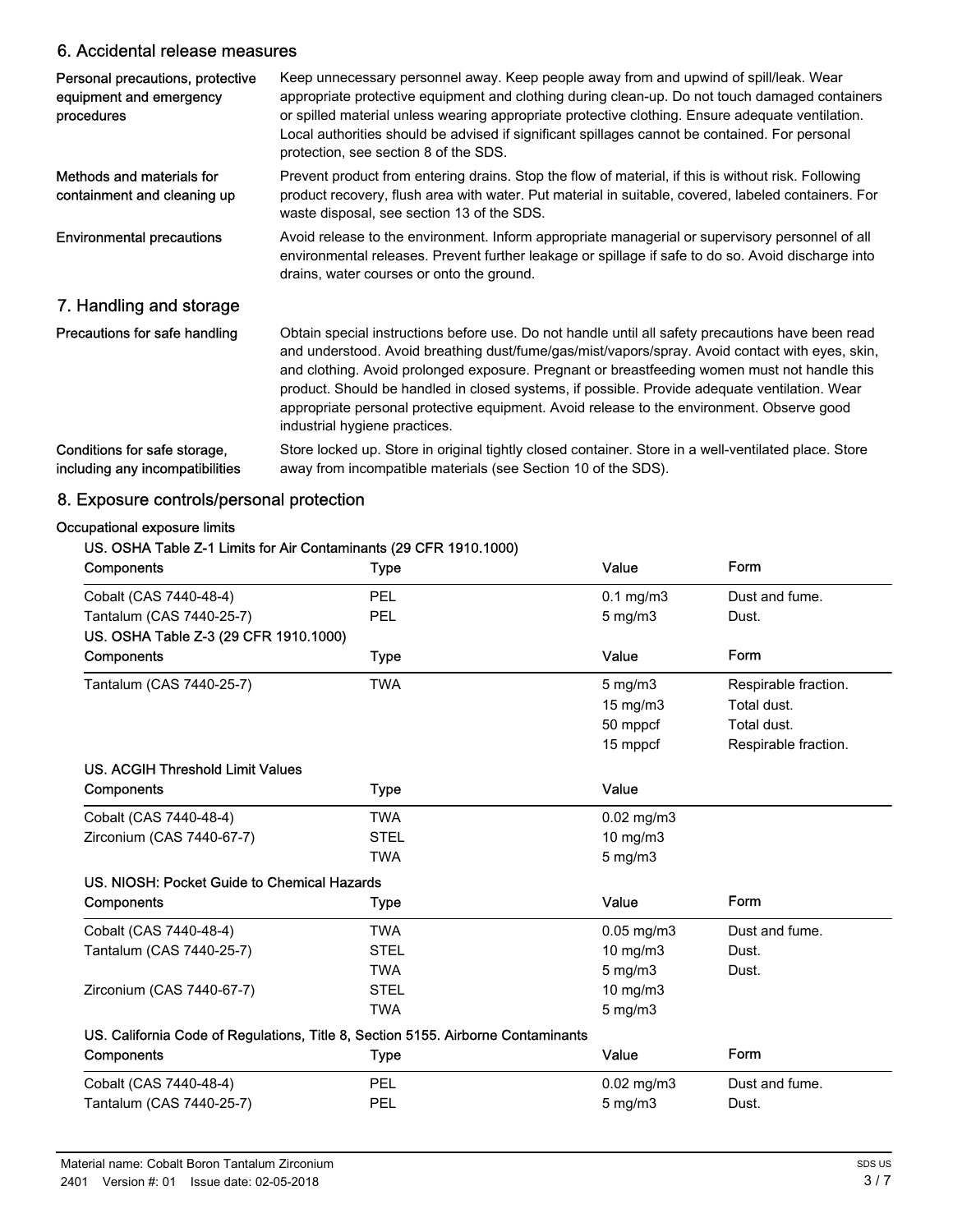| <b>Biological limit values</b>                                                               |                                                                                          |                                        |          |                                                                                                                                                                                                                                                                                                                                                                                                        |
|----------------------------------------------------------------------------------------------|------------------------------------------------------------------------------------------|----------------------------------------|----------|--------------------------------------------------------------------------------------------------------------------------------------------------------------------------------------------------------------------------------------------------------------------------------------------------------------------------------------------------------------------------------------------------------|
| <b>ACGIH Biological Exposure Indices</b>                                                     |                                                                                          |                                        |          |                                                                                                                                                                                                                                                                                                                                                                                                        |
| Components                                                                                   | Value                                                                                    | Determinant                            | Specimen | <b>Sampling Time</b>                                                                                                                                                                                                                                                                                                                                                                                   |
| Cobalt (CAS 7440-48-4)                                                                       | $15 \mu g/l$                                                                             | Cobalt                                 | Urine    | $\star$                                                                                                                                                                                                                                                                                                                                                                                                |
| * - For sampling details, please see the source document.                                    |                                                                                          |                                        |          |                                                                                                                                                                                                                                                                                                                                                                                                        |
| Appropriate engineering controls                                                             | General ventilation normally adequate.                                                   |                                        |          | Good general ventilation (typically 10 air changes per hour) should be used. Ventilation rates<br>should be matched to conditions. If applicable, use process enclosures, local exhaust ventilation,<br>or other engineering controls to maintain airborne levels below recommended exposure limits. If<br>exposure limits have not been established, maintain airborne levels to an acceptable level. |
| Control parameters                                                                           |                                                                                          | Follow standard monitoring procedures. |          |                                                                                                                                                                                                                                                                                                                                                                                                        |
| Individual protection measures, such as personal protective equipment<br>Eye/face protection | If contact is likely, safety glasses with side shields are recommended.                  |                                        |          |                                                                                                                                                                                                                                                                                                                                                                                                        |
| Skin protection<br>Hand protection                                                           | Wear appropriate chemical resistant gloves.                                              |                                        |          |                                                                                                                                                                                                                                                                                                                                                                                                        |
| Other                                                                                        | Wear appropriate chemical resistant clothing. Use of an impervious apron is recommended. |                                        |          |                                                                                                                                                                                                                                                                                                                                                                                                        |
| <b>Respiratory protection</b>                                                                | Wear positive pressure self-contained breathing apparatus (SCBA).                        |                                        |          |                                                                                                                                                                                                                                                                                                                                                                                                        |
| <b>Thermal hazards</b>                                                                       | Wear appropriate thermal protective clothing, when necessary.                            |                                        |          |                                                                                                                                                                                                                                                                                                                                                                                                        |
| General hygiene considerations                                                               |                                                                                          |                                        |          | Observe any medical surveillance requirements. Always observe good personal hygiene<br>measures, such as washing after handling the material and before eating, drinking, and/or<br>smoking. Contaminated work clothing should not be allowed out of the workplace.                                                                                                                                    |

## 9. Physical and chemical properties

| Appearance                                   |                               |
|----------------------------------------------|-------------------------------|
| <b>Physical state</b>                        | Solid.                        |
| Form                                         | Solid.                        |
| Color                                        | Not available.                |
| Odor                                         | Not available.                |
| <b>Odor threshold</b>                        | Not available.                |
| рH                                           | Not available.                |
| Melting point/freezing point                 | 2723 °F (1495 °C) estimated   |
| Initial boiling point and boiling<br>range   | 5300.6 °F (2927 °C) estimated |
| Flash point                                  | Not available.                |
| <b>Evaporation rate</b>                      | Not available.                |
| Flammability (solid, gas)<br>Not available.  |                               |
| Upper/lower flammability or explosive limits |                               |
| <b>Flammability limit - lower</b><br>(%)     | Not available.                |
| <b>Flammability limit - upper</b><br>$(\%)$  | Not available.                |
| Explosive limit - lower (%)                  | Not available.                |
| Explosive limit - upper (%)                  | Not available.                |
| Vapor pressure                               | 0.00001 hPa estimated         |
| Vapor density                                | Not available.                |
| <b>Relative density</b>                      | Not available.                |
| Solubility(ies)                              |                               |
| Solubility (water)                           | Not available.                |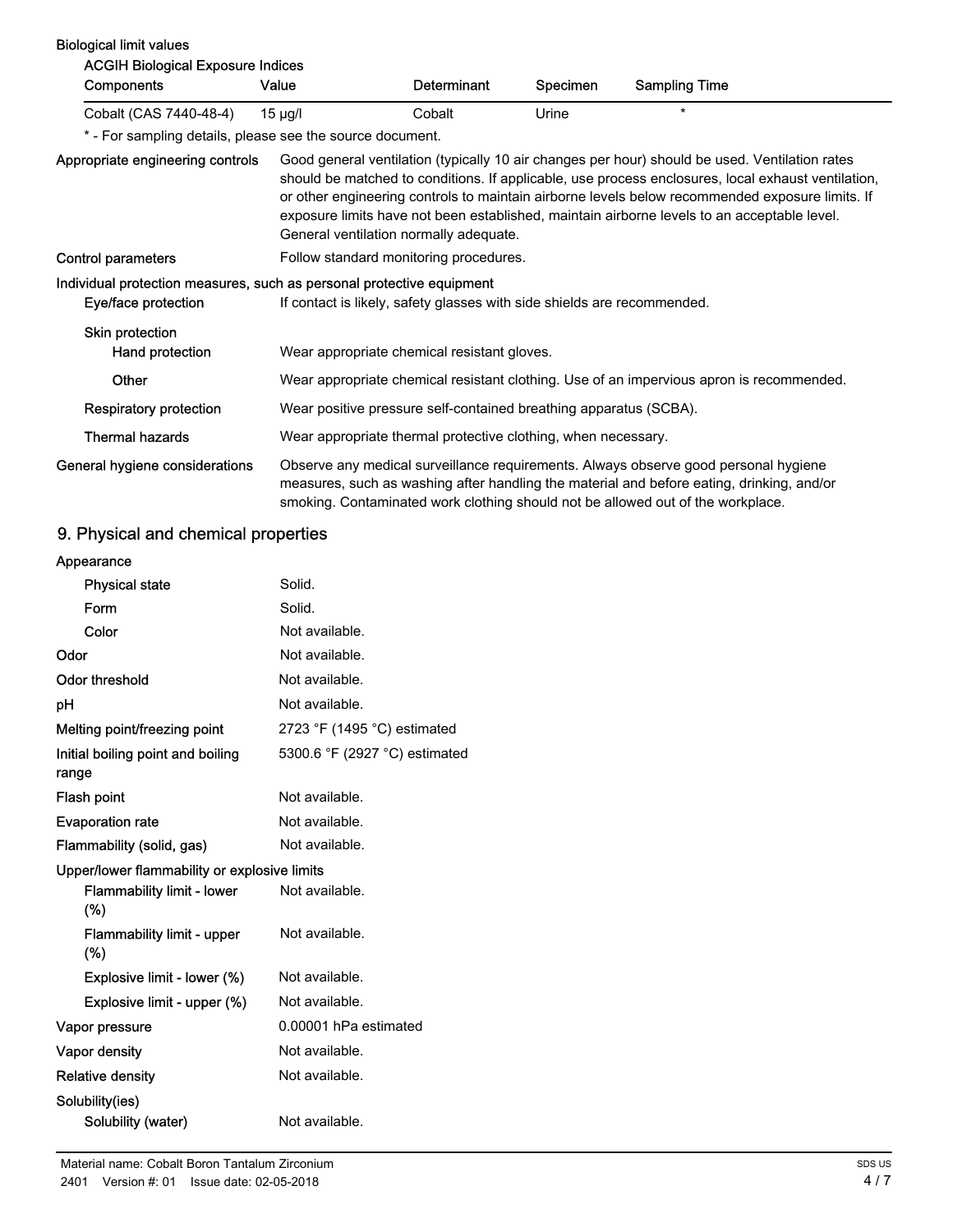| <b>Partition coefficient</b><br>(n-octanol/water)                                  | Not available.                                                                                                      |  |
|------------------------------------------------------------------------------------|---------------------------------------------------------------------------------------------------------------------|--|
| Auto-ignition temperature                                                          | 392 °F (200 °C) estimated                                                                                           |  |
| Decomposition temperature                                                          | Not available.                                                                                                      |  |
| <b>Viscosity</b>                                                                   | Not available.                                                                                                      |  |
| Other information                                                                  |                                                                                                                     |  |
| <b>Density</b>                                                                     | 11.15 g/cm3 estimated                                                                                               |  |
| <b>Explosive properties</b>                                                        | Not explosive.                                                                                                      |  |
| <b>Oxidizing properties</b>                                                        | Not oxidizing.                                                                                                      |  |
| Specific gravity                                                                   | 11.15 estimated                                                                                                     |  |
| 10. Stability and reactivity                                                       |                                                                                                                     |  |
| Reactivity                                                                         | The product is stable and non-reactive under normal conditions of use, storage and transport.                       |  |
| <b>Chemical stability</b>                                                          | Material is stable under normal conditions.                                                                         |  |
| Possibility of hazardous<br>reactions                                              | Hazardous polymerization does not occur.                                                                            |  |
| <b>Conditions to avoid</b>                                                         | Contact with incompatible materials.                                                                                |  |
| Incompatible materials                                                             | Strong oxidizing agents. Fluorine.                                                                                  |  |
| Hazardous decomposition<br>products                                                | No hazardous decomposition products are known.                                                                      |  |
| 11. Toxicological information                                                      |                                                                                                                     |  |
| Information on likely routes of exposure                                           |                                                                                                                     |  |
| Inhalation                                                                         | May cause allergy or asthma symptoms or breathing difficulties if inhaled. Prolonged inhalation<br>may be harmful.  |  |
| <b>Skin contact</b>                                                                | May cause an allergic skin reaction.                                                                                |  |
| Eye contact                                                                        | Direct contact with eyes may cause temporary irritation.                                                            |  |
| Ingestion                                                                          | Expected to be a low ingestion hazard.                                                                              |  |
| Symptoms related to the<br>physical, chemical and<br>toxicological characteristics | Coughing. Difficulty in breathing. May cause an allergic skin reaction. Dermatitis. Rash.                           |  |
| Information on toxicological effects                                               |                                                                                                                     |  |
| Acute toxicity                                                                     | Not known.                                                                                                          |  |
| Skin corrosion/irritation                                                          | Prolonged skin contact may cause temporary irritation.                                                              |  |
| Serious eye damage/eye<br>irritation                                               | Direct contact with eyes may cause temporary irritation.                                                            |  |
| Respiratory or skin sensitization                                                  |                                                                                                                     |  |
| <b>ACGIH sensitization</b>                                                         |                                                                                                                     |  |
| HARD METALS CONTAINING COBALT AND<br>(CAS 7440-48-4)                               | Respiratory sensitization<br>TUNGSTEN CARBIDE, THORACIC FRACTION, AS CO                                             |  |
| <b>Respiratory sensitization</b>                                                   | May cause allergy or asthma symptoms or breathing difficulties if inhaled.                                          |  |
| Skin sensitization                                                                 | May cause an allergic skin reaction.                                                                                |  |
| Germ cell mutagenicity                                                             | No data available to indicate product or any components present at greater than 0.1% are<br>mutagenic or genotoxic. |  |

Carcinogenicity **Suspected of causing cancer.** 

#### IARC Monographs. Overall Evaluation of Carcinogenicity

Cobalt (CAS 7440-48-4) 2B Possibly carcinogenic to humans.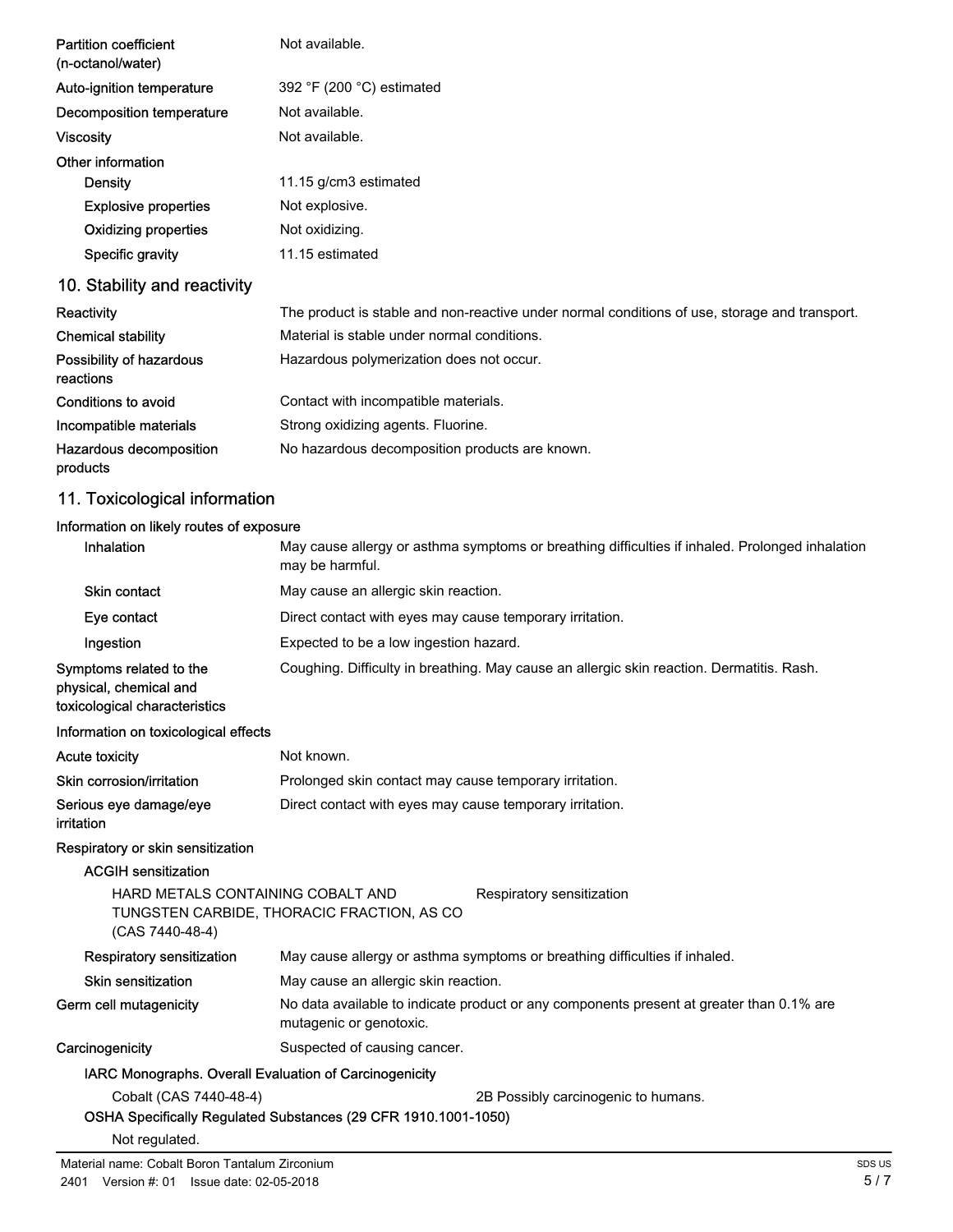#### US. National Toxicology Program (NTP) Report on Carcinogens

| Not listed.                                           |                                                                                                                                                                                                                                                                                                                                                   |
|-------------------------------------------------------|---------------------------------------------------------------------------------------------------------------------------------------------------------------------------------------------------------------------------------------------------------------------------------------------------------------------------------------------------|
| Reproductive toxicity                                 | Suspected of damaging fertility or the unborn child.                                                                                                                                                                                                                                                                                              |
| Specific target organ toxicity -<br>single exposure   | Not classified.                                                                                                                                                                                                                                                                                                                                   |
| Specific target organ toxicity -<br>repeated exposure | Not classified.                                                                                                                                                                                                                                                                                                                                   |
| <b>Aspiration hazard</b>                              | Not an aspiration hazard.                                                                                                                                                                                                                                                                                                                         |
| <b>Chronic effects</b>                                | Prolonged inhalation may be harmful. Prolonged exposure may cause chronic effects.                                                                                                                                                                                                                                                                |
| 12. Ecological information                            |                                                                                                                                                                                                                                                                                                                                                   |
| Ecotoxicity                                           | May cause long lasting harmful effects to aquatic life.                                                                                                                                                                                                                                                                                           |
| Persistence and degradability                         |                                                                                                                                                                                                                                                                                                                                                   |
| <b>Bioaccumulative potential</b>                      | No data available.                                                                                                                                                                                                                                                                                                                                |
| Mobility in soil                                      | No data available.                                                                                                                                                                                                                                                                                                                                |
| Other adverse effects                                 | No other adverse environmental effects (e.g. ozone depletion, photochemical ozone creation<br>potential, endocrine disruption, global warming potential) are expected from this component.                                                                                                                                                        |
| 13. Disposal considerations                           |                                                                                                                                                                                                                                                                                                                                                   |
| <b>Disposal instructions</b>                          | Collect and reclaim or dispose in sealed containers at licensed waste disposal site. Do not allow<br>this material to drain into sewers/water supplies. Do not contaminate ponds, waterways or ditches<br>with chemical or used container. Dispose of contents/container in accordance with<br>local/regional/national/international regulations. |
| Local disposal regulations                            | Dispose in accordance with all applicable regulations.                                                                                                                                                                                                                                                                                            |
| Hazardous waste code                                  | The waste code should be assigned in discussion between the user, the producer and the waste<br>disposal company.                                                                                                                                                                                                                                 |
| Waste from residues / unused<br>products              | Dispose of in accordance with local regulations. Empty containers or liners may retain some<br>product residues. This material and its container must be disposed of in a safe manner (see:<br>Disposal instructions).                                                                                                                            |
| Contaminated packaging                                | Since emptied containers may retain product residue, follow label warnings even after container is<br>emptied. Empty containers should be taken to an approved waste handling site for recycling or<br>disposal.                                                                                                                                  |
|                                                       |                                                                                                                                                                                                                                                                                                                                                   |

## 14. Transport information

#### **DOT**

Not regulated as dangerous goods.

#### IATA

Not regulated as dangerous goods.

#### IMDG

Not regulated as dangerous goods.

#### 15. Regulatory information

#### US federal regulations

This product is a "Hazardous Chemical" as defined by the OSHA Hazard Communication Standard, 29 CFR 1910.1200.

| TSCA Section 12(b) Export Notification (40 CFR 707, Subpt. D) |  |
|---------------------------------------------------------------|--|
|---------------------------------------------------------------|--|

Not regulated.

## CERCLA Hazardous Substance List (40 CFR 302.4)

Cobalt (CAS 7440-48-4) Listed.

#### SARA 304 Emergency release notification

Not regulated.

#### OSHA Specifically Regulated Substances (29 CFR 1910.1001-1050)

Not regulated.